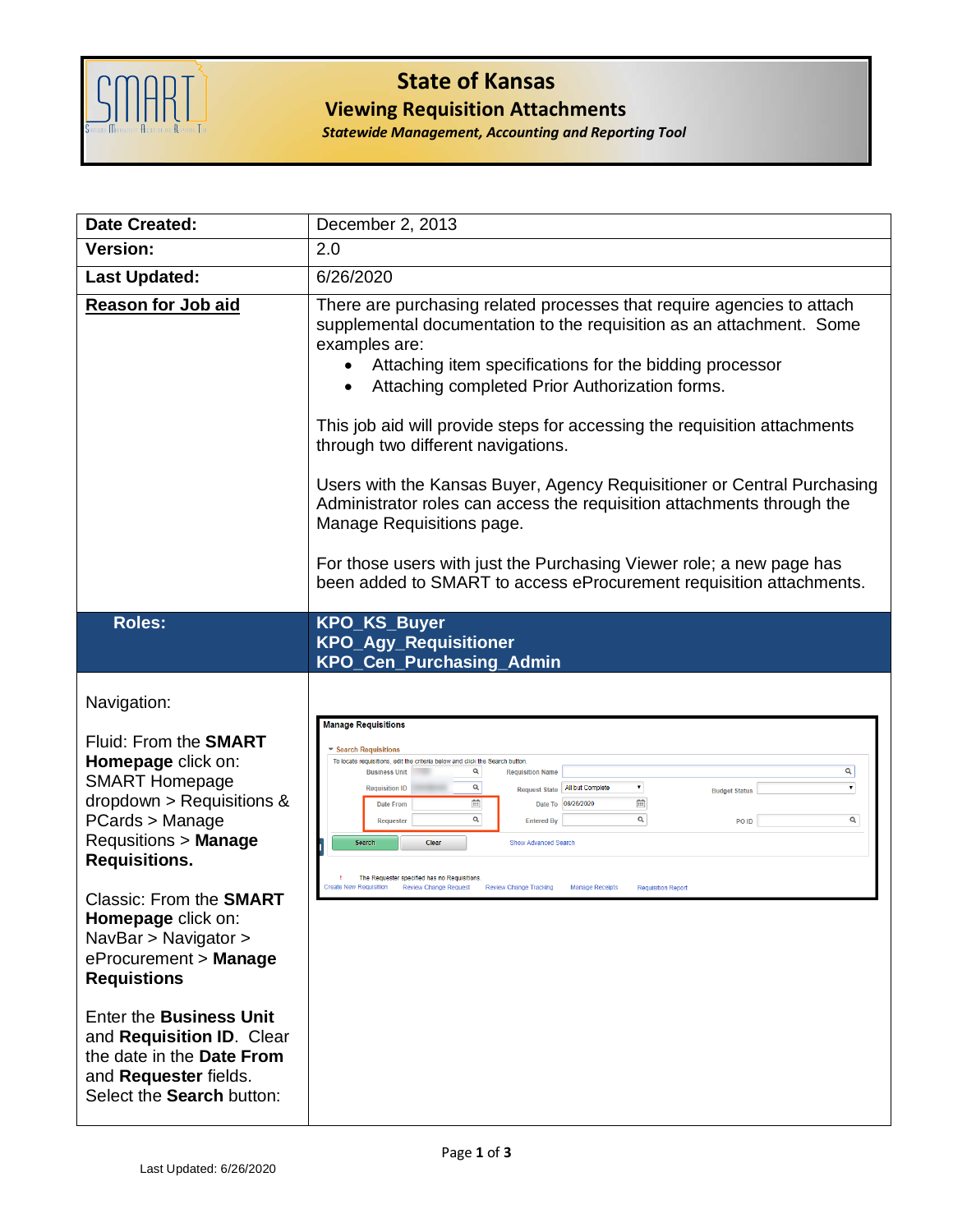| Select the Req ID link:                                                                                                                 | <b>Manage Requisitions</b><br>▼ Search Requisitions<br>To locate requisitions, edit the criteria below and click the Search button.<br>$\alpha$<br>$\alpha$<br><b>Requisition Name</b><br><b>Business Unit</b><br>$\alpha$<br>▾<br>$\overline{\phantom{0}}$<br>Request State   All but Complete<br><b>Requisition ID</b><br><b>Budget Status</b><br>Ħ<br>$\Xi$<br>Date To 06/26/2020<br>Date From<br>$\alpha$<br>$\mathsf{Q}_i$<br>$\alpha$<br>PO ID<br>Requester<br><b>Entered By</b><br><b>Search</b><br>Clear<br>Show Advanced Search<br><b>Requisitions</b> 2<br>To view the lifespan and line it say for a requisition, click the Expand triangle icon.<br>To edit or perform another sculph on a requisition, make a selection from the Action dropdown list and click Go<br><b>equisition Name</b><br><b>Req ID</b><br>BU Date Request State Budget<br><b>Total</b> |
|-----------------------------------------------------------------------------------------------------------------------------------------|----------------------------------------------------------------------------------------------------------------------------------------------------------------------------------------------------------------------------------------------------------------------------------------------------------------------------------------------------------------------------------------------------------------------------------------------------------------------------------------------------------------------------------------------------------------------------------------------------------------------------------------------------------------------------------------------------------------------------------------------------------------------------------------------------------------------------------------------------------------------------|
|                                                                                                                                         | 100,000.00 USD [Select A v<br>Go<br>17300 05/15/2020 Pending<br>Not Chk'd                                                                                                                                                                                                                                                                                                                                                                                                                                                                                                                                                                                                                                                                                                                                                                                                  |
| Select the Paper Clip icon<br>beside the line description:<br>NOTE: There are NO<br>attachments on the<br>requisition if the paper clip | <b>Requisition Details</b><br><b>Requisition Summary</b><br><b>Requisition Name</b><br>Business Unit 17300<br>Date<br><b>Requisition ID</b><br>05/01/2020<br><b>Request State</b><br><b>Total Amount</b><br>1,027.91 USD<br>PO(s) Dispatched<br>Pre-Encumbrance Balance<br><b>Requested For</b><br>$0.00$ USD<br>Expand lines to review shipping and accounting details<br><b>Requisition Lines</b>                                                                                                                                                                                                                                                                                                                                                                                                                                                                        |
| icon is not displayed.                                                                                                                  | <b>Item Description</b><br><b>Amount Only</b><br><b>Quantity</b><br>Line<br><b>Source Status</b><br>Price<br><b>Status</b><br><b>Total</b><br>Panelboard<br>Complete<br>1.0000 Each<br>1027.91000USD Approved<br>1.027.91<br>Yes<br><b>Contract Information PO information</b>                                                                                                                                                                                                                                                                                                                                                                                                                                                                                                                                                                                             |
| Select the View button:                                                                                                                 |                                                                                                                                                                                                                                                                                                                                                                                                                                                                                                                                                                                                                                                                                                                                                                                                                                                                            |
|                                                                                                                                         | <b>Line Attachments</b><br>×<br>Help<br>Business Unit 17300<br><b>Requisition ID</b><br>Line Number 1<br><b>Line Attachments</b><br>再<br>Q<br>$\mathbb{R}$<br>1-1 of 1 $\Psi$<br>$\mathbb{E}$<br>T<br><b>View All</b>                                                                                                                                                                                                                                                                                                                                                                                                                                                                                                                                                                                                                                                      |
|                                                                                                                                         | <b>Comment</b><br><b>Attachment</b><br><b>Attached File</b><br><b>View</b><br>Line<br><b>Number</b><br>Electric.pdf<br><b>View</b><br>1<br>1                                                                                                                                                                                                                                                                                                                                                                                                                                                                                                                                                                                                                                                                                                                               |
|                                                                                                                                         | Return                                                                                                                                                                                                                                                                                                                                                                                                                                                                                                                                                                                                                                                                                                                                                                                                                                                                     |